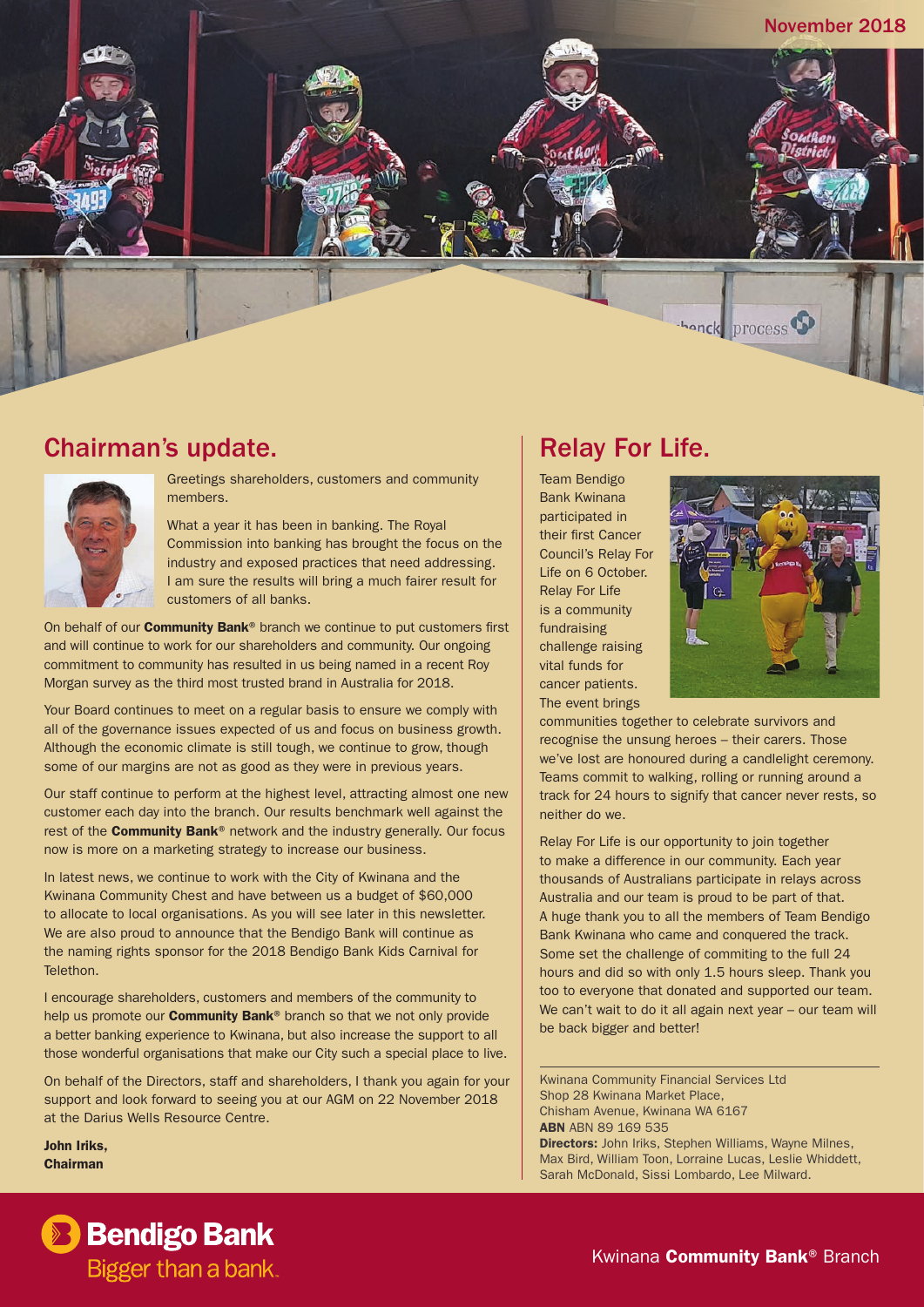## Branch Manager's update.

Hi everyone and welcome to another edition of our newsletter. It has been a busy past six months, so this issue will show some of our achievements plus some of the exciting things we have been involved in within our local community.

Firstly, I would like to give you some brief background of my experience. I have been in the finance industry for just over 12 years. I started as a young teller, spending a couple of years earning my stripes, which then lead me to accept a promotion at another bank company. During my time at there I was promoted to Personal Lending Manager and handled all consumer lending at the branch such as home loans, personal loans and credit cards. After four years in that role I then accepted a role at Bendigo Bank in 2013 as a Customer Relationship Manager in Willows branch in Townsville.

In 2017 I then decided it was time to come back to my home state WA and raise my children around our beautiful beaches and coastal life. This has lead me to land on my feet as Branch Manager of our Kwinana **Community Bank®** Branch.

Why is our **Community Bank®** branch so important? Kwinana Community Bank® Branch could potentially be able to pour back millions of dollars into our Kwinana community. However, we can't do this without your help. We need more customers to do business with us. Without our customers we are unable to give back 80% of our profits into the Kwinana community.

In this this issue of our newsletter you will be able to see the small difference we have been able to make so far.

Our branch has a wealth of banking and finance knowledge, I encourage anyone to pick up the phone and contact me directly on 9419 4242 to see how we can help you achieve your financial goals. Bendigo Bank is the fifth largest bank in Australia and has been voted Australia's third most trusted brand. We offer a huge range of banking products and services to meet any circumstance and need.

So, make the change today and bank with Australia's bank of choice.

I look forward to talking to everyone soon,

Ashley Blower, Branch Manager

### Annual General Meeting.

We hope to see you at the Kwinana Community Financial Services' Annual General Meeting.

Date: 22 November 2018

Time: 7.00pm

Location: Ken Jackman Hall. Darius Wells Centre, Chisham Avenue & Robbos Place, Kwinana.



Annual Report 2018 .<br>Nity Fina

Kwinana **Community Bank®** Branch ABN 89 169 535 228

# Interested in getting involved?

Do you have marketing and/or event management experience? Or do you know someone who does? The Board of Kwinana Community Financial Services Ltd is looking for a volunteer/s to join a sub-committee to assist us as we grow, with a possible opportunity to become a Director on the Board in time. Like any company, we need to grow to meet our business goals, but we also need to grow so that we can keep putting funds back into our community. We're looking for someone who can help us to grow the business of Kwinana **Community Bank**® Branch, and organise and manage customer and community events. Help us to help our community.

# Community projects.

The Kwinana **Community Bank**® Branch has partnered with the City of Kwinana and Kwinana Community Chest to form the Kwinana Community Funding Program. The objective of this partnership is to offer an improved funding program to community organisations and provide the opportunity to fund larger community projects. The Kwinana Community Funding Program aims to encourage local community organisations to engage in capacity building and community engagement projects such as running events, groups, art projects, workshops and training courses. Groups can also apply for funding for minor equipment such as sporting equipment, gardening tools, furniture or trailers.

The Board is proud to provide an overview of community projects that have received funding from this joint program in the second round of grants.

| <b>Organisation</b>                      | <b>Grant</b>                                                      |
|------------------------------------------|-------------------------------------------------------------------|
| <b>Laughing Horse</b><br>Production Inc. | <b>FAME the Musical</b>                                           |
| The Kings College                        | Carols in the Park                                                |
| Relay for Life Kwinana                   | <b>Relay for Life</b>                                             |
| The Smith Family                         | <b>Community Art Celebrating</b><br>Aboriginal Culture and People |
| Dismantle Inc.                           | <b>Bike Rescue Program</b>                                        |
| Fibro & Us                               | <b>Micro Information Sessions</b><br>& Workshops                  |
| <b>Gilmore College</b>                   | Love Bites                                                        |
| <b>Maddison Gray</b>                     | Little Athletics in Singapore                                     |
| St Vincent P&F                           | <b>St Vincent's Community Fete</b>                                |
| <b>Friends of the Spectacles</b>         | <b>NAIDOC Event</b>                                               |
| Southern Districts BMX<br>Raceway Inc    | <b>Start Ramp Upgrade</b>                                         |
| The Salvation Army                       | <b>Activity Hall Refurb</b>                                       |

The October round of funding has been received and is being reviewed, with the next round opening in February 2019. Call into our branch in the new year for more information.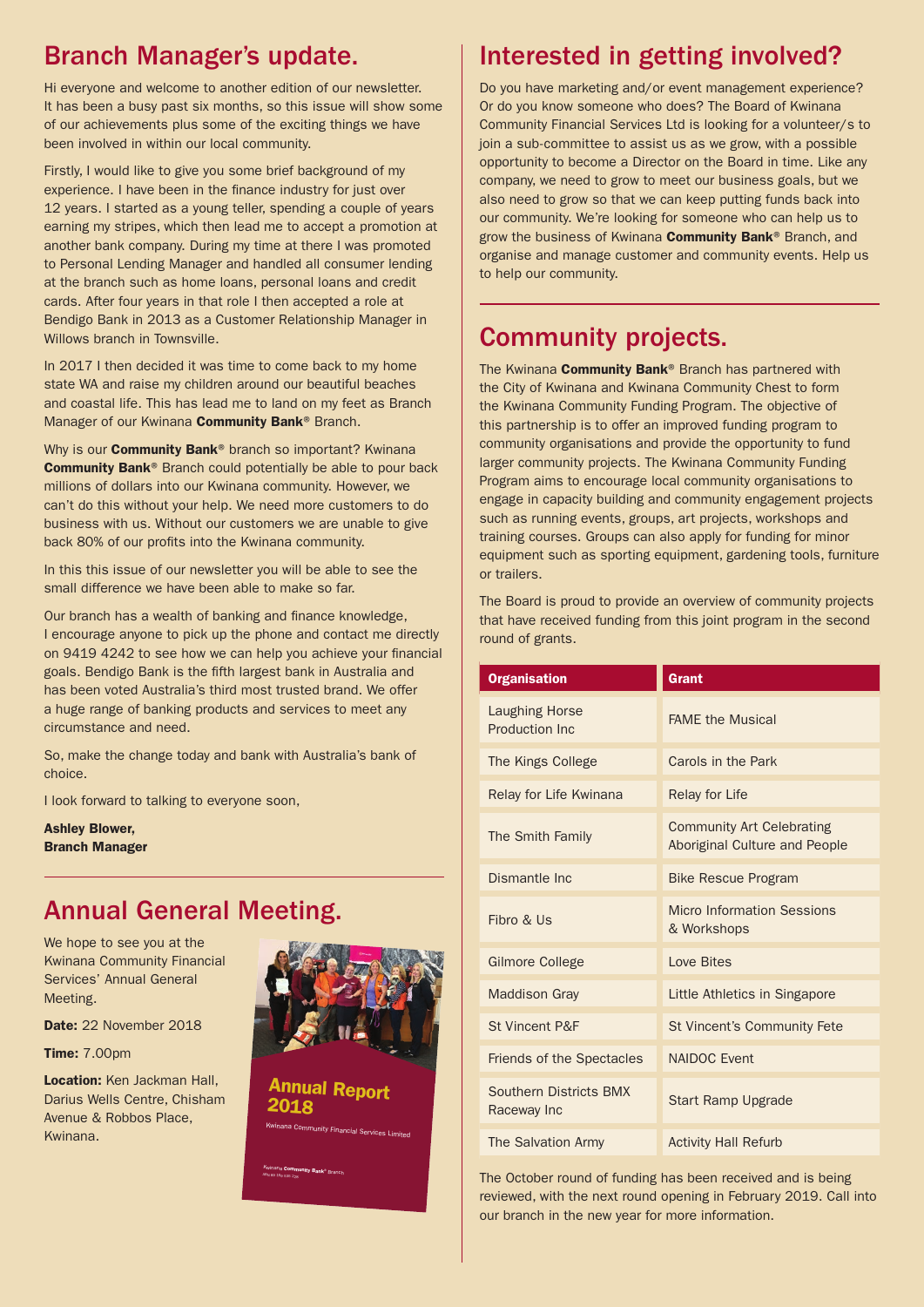### Community Choice Awards.

At the Bendigo Bank State Conference in May, our branch's sponsorship of the amazing Story Dogs Literacy Program in Kwinana won the award for Best Community Project in WA for 2018!

Kwinana Community Bank® Branch is a proud supporter of the Kwinana Story Dogs, who do such a brilliant job of helping children to learn to read at St Vincent's, Harmony and Bertram Primary Schools.

Your local Kwinana Community Bank® Branch contributes 80% of profits back to their community, supporting local programs like Story Dogs. It just goes to show why the Community Bank® model is so important... so if you ever contemplated changing banks, then be part of making a difference and switch to us! You might be surprised.



Our very own Branch Manager, Ashley Blower, and Customer Relationship Officer, Katelyn Dohrman, have been recognised for their great work in the Bendigo Bank Community Bank® People Awards. These peer-nominated awards recognise staff who have displayed exceptional behaviours which had a positive impact in one of the following categories:

Customer outcomes – Displaying exceptional customer service mindset by exceeding customer expectations, actively exploring their needs and providing relevant solutions. This can be for an internal or external customer.

#### Exceptional behaviours/values –

Role-model organisational values and behaviours, effectively collaborate with others, and always act with passion, honesty and courage.

Continuous improvement/innovation – Actively seeking opportunities to improve customer and company outcomes across process, procedure and/or customer engagement, while embracing change within their team and the organisation

Ashley was the winner of the WA State People's Award for January-March quarter while Katelyn was the winner for April-June quarter. Well done!



# G'day, Apple Pay



Mastercard is a registered trademark and the circles design is a trademark of Mastercard International Incorporated. Apple Pay works with iPhone 6 and later in stores, apps, and websites in Safari; with Apple Watch in stores and apps; with iPad Pro, iPad Air 2, and iPad mini 3 and later in apps and websites; and with Mac in Safari with an Apple Pay-enabled iPhone 6 or later or Apple Watch. For a list of compatible Apple Pay devices, see https://support.apple.com/km207105. 1093734 1093746-A4 (11/17)